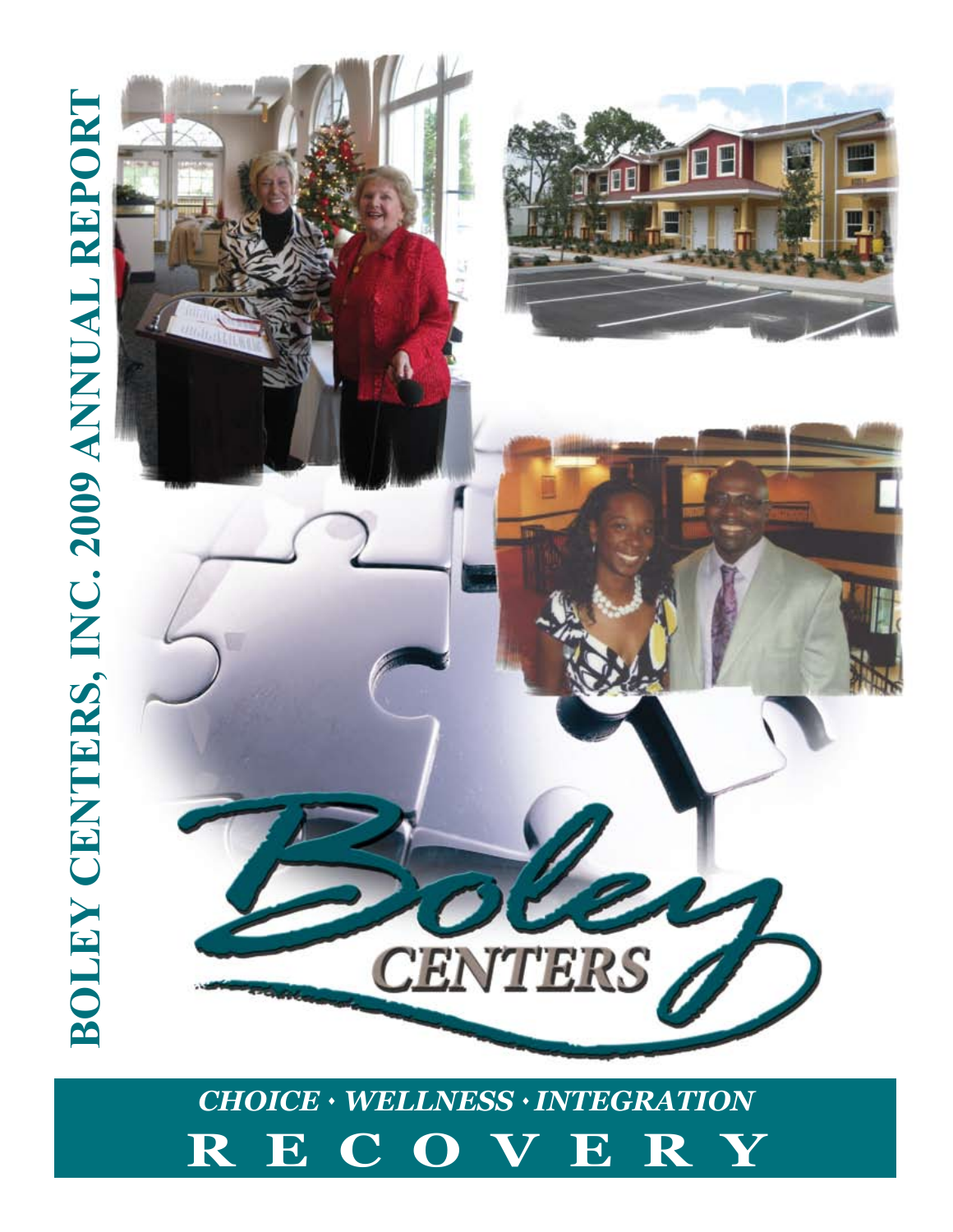# **BOARD OF DIRECTORS** Dear Friends:

Cynthia McCormick *Chairman*

Loretta Ross *First Vice Chairman*

Sally Poynter *Second Vice Chairman*

Paul Misiewicz *Immediate Past President*

## Virginia Battaglia Rutland Bussey Major Sharon Carron Hal Gregory Jack Hebert Sandy Incorvia Martin T. Lott Robert Pitts Linda Scott-Leggette

# **President/CEO**

Gary MacMath

# **Chief Operating Officer** Miriam Williams



In a slow economy, the need for social services only increases based on the ever-growing demand of people in need. Many systems of government are operating with less money; this in return has resulted in Boley Centers losing significant funding that has affected the lives of the people we serve. We have cut, slashed and reorganized services as best and as responsibly as we can in these challeng- ing times. We continue to work to accelerate, strike and create opportunities for new growth!

♦Challenging times call for innovative thinking and organizations who are willing to explore more effective and efficient management strategies. For the past year, we have collaborated with Operation PAR to create Solutions for Administrative Services (SAS), a management services organization that will combine both agencies' Finance, Human Resources, IT, Property Management and Transportation services. The mission of SAS is to provide efficient and cost-effective administrative services to both agencies and for other not-for-profit social services agencies as well.

♦There was dancing in the hallways this month when we were informed that Boley Centers was awarded a \$2.3 million dollar Pathways Out of Poverty grant from the U.S. Department of Labor. The grant will employ ten staff to implement the program which will serve 225 young adults in the Mid- town area of St. Petersburg. Nineteen agencies, institutions and employers came together to formulate this winning proposal.

♦Twin Brooks Apartments opened in the summer, providing 14 people who have a mental illness and extremely low income with brand new one bedroom apartments. This HUD 811 project ensures that the residents pay no more than one-third of their income for rent.

♦In 2009 we received several funding awards that will be keeping us busy this upcoming year. The Capitol Improvement grant we received from the Veterans Administration, coupled with funds from the City of Clearwater and Boley Centers, is allowing us to begin the renovation of our Covert Apartments. This complex was purchased in the 1980s and will get a much needed face lift. Once completed, the project will prov

♦We purchased two parcels of property for continued affordable housing expansion. Broadwater Place will eventually provide 44 units and Laurel Trace nine units of housing. Funding applica- tions have been submitted for both parcels. Broadwater Place Phase I will provide housing for 12 people who are chronically homeless. Initial funding for this project has been secured by the State of Florida's Homeless Housing Assistance Grant and the Federal Home Loan Bank of Atlanta.

♦The U.S. Department of Housing & Urban Development's Neighborhood Stabilization Program, funded through the City of St. Petersburg, has allowed us to purchase Burlington Garden Apartments. This 20-unit complex in mid-St. Petersburg was previously in foreclosure. Boley Centers' complete rehabilitation of the property will result in a "green" project which will provide housing to 15 indi- viduals who are chronically homeless. The remaining units will be reserved for people with very low income.

♦Speaking of green – our Robert Pitts Villas will soon be breaking ground. This project is slated to be certified "green" by the National Association of Home Builders. Robert Pitts Villas will provide 16 units of affordable housing to people with severe and persistent mental illnesses.

As we enter our 40th year of service to our community, we will continue to look for innovative ways to keep Boley Centers and the people we serve moving forward through growth and recovery. Your continued support, along with that of the people we serve, our staff and Board of Directors, helps us to carry out our mission during these extraordinary times.

Very Sincerely,

Cynthia McCormicl

Cynthia McCormick, Chairman Gary MacMath, President/CEO



Jay hac hutto



**Building Hope & Trusted Relationships**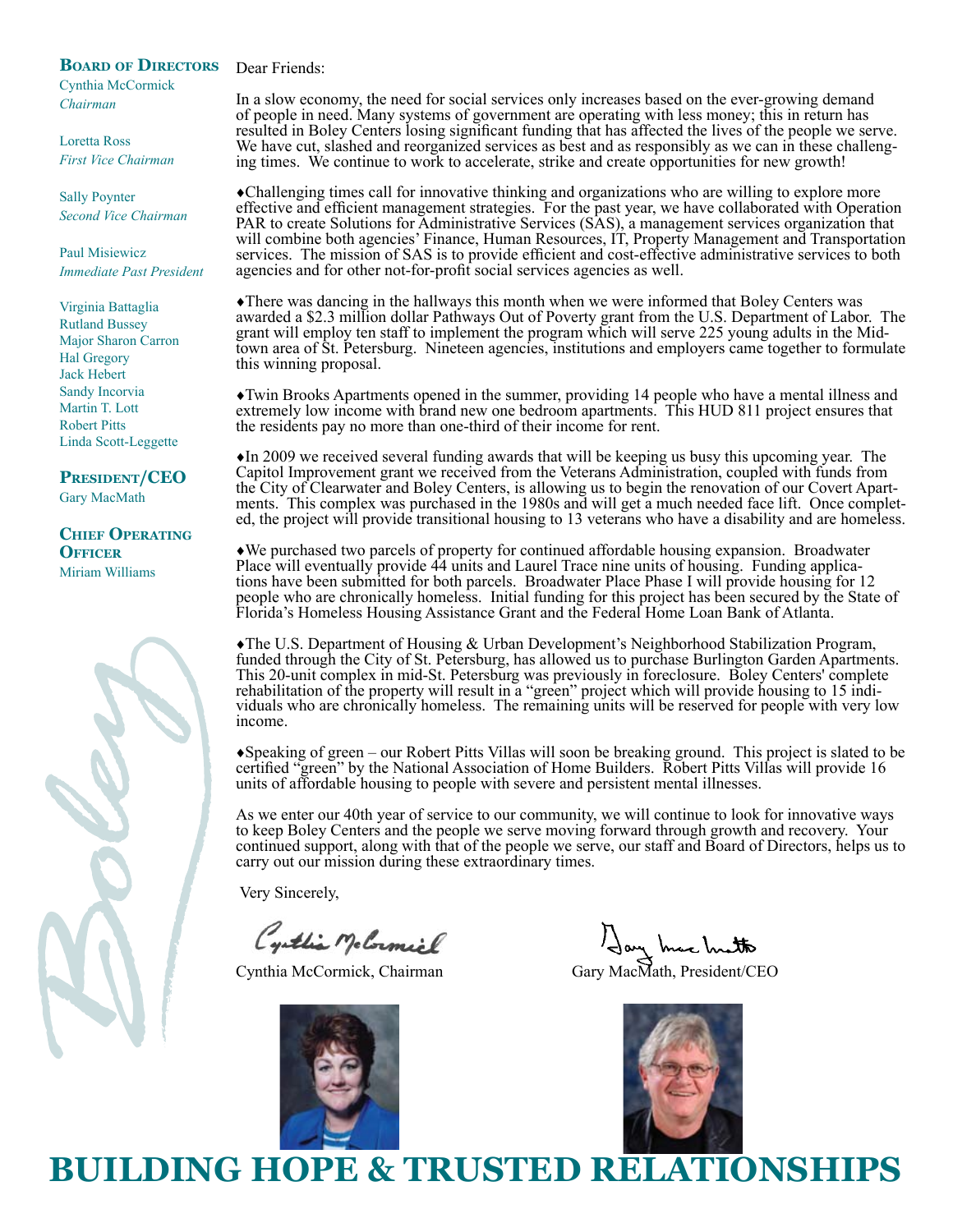# **Boley Centers'** *mission* **is to enrich the lives of people in recovery by providing the highest quality treatment, rehabilitation, employment and housing services.**

# **People Served**

During fiscal year 08/09, over 2,300 people were served through Boley Centers' programs and housing services, including:

- 1,236 individuals and families resided within 916 units of Boley Centers' managed housing.<br>63 of our community's youth received life and leadership skills and 42 worked to increase the 63 of our community's youth received life and leadership skills and 42 worked to increase their grade level or
- obtain their GED.
- $\infty$  115 people were placed into employment.

- **PROGRAM SUCCESSES**<br>
Soley Centers' Summer Youth Intern Program received 415 applications and was able to place 114 youth into summer jobs in both the public and private sectors. All of the youth combined worked a total of 17,868 hours and
- earned \$134,213.57.<br>Boley Centers' Supported Education Program served a total of 43 men and women. Eighteen enrolled in Boley Centers' Supported Education Program served a total of 43 men and women. Eighteen enrolled in higher education classes, including St. Petersburg College and the University of South Florida. There was also a full clas
- During 2009, Boley Centers earned CARF reaccreditation for eligible programs and services. This is the seventh CARF accreditation for the Agency which currently has 14 program and service areas accredited.

# **New Funding & Financing Awards**

| $\alpha$ | U.S. Department of Housing & Urban Development       |             |
|----------|------------------------------------------------------|-------------|
|          | Homeless Housing Renewals                            | \$2,161,256 |
| $\alpha$ | U.S. Department of Transportation                    | 115,965     |
| $\alpha$ | Housing Opportunities for People with AIDS           | 899,900     |
| $\alpha$ | <b>Broadwater Apartments</b>                         |             |
|          | Homeless Housing Assistance Grant                    | 480,000     |
|          | Federal Home Loan Bank of Atlanta                    | 154,535     |
| $\alpha$ | Rehabilitation of Covert Apartments                  |             |
|          | U.S. Department of Veterans Affairs                  | 94,015      |
|          | City of Clearwater                                   | 128,198     |
| $\alpha$ | <b>Pinellas County Homeless Funding</b>              | 55,354      |
| $\alpha$ | City of St. Petersburg                               |             |
|          | Neighborhood Stabilization Program                   |             |
|          | (Burlington Garden Apartments purchase & renovation) | 1,699,215   |
|          | Summer Youth Intern Program                          | 190,000     |
|          | Social Action Funding                                | 28,000      |
|          | <b>TOTAL NEW FUNDING &amp; FINANCING AWARDS</b>      | \$6,006,438 |



For more than 15 years, Clive heard voices. He was not taking his prescribed medication; instead selfmedicating through his use of drugs and alcohol. He regularly found himself in and out of the hospital and frequently felt suicidal. Simply put, his schizophrenia overtook his life.

Seven years ago at a time when Clive was pretty down and out, he was baker-acted and admitted to St. Anthony's hospital where he met Dr. Randall Hemsath. While there, Dr. Hemsath helped him get appropriate services for his illness and a temporary stay at PEMHS. Soon after, he was introduced to Boley Centers' FACT Team. The FACT Team utilizes a multi-disciplinary team approach, providing intensive community-based services and maintaining close contact with the men and women served. The FACT Team is available 24-hours per day, seven days per week, 365 days per year.

At first Clive did well on the FACT Team but then he experienced a setback and went back to drinking. Staff worked with him to pick up the pieces and get back on track. They helped him to gain admission to Progressive Health Center in Louisiana where he stayed for three months to get help with his alcohol addiction.

With the support of the FACT Team and his sister, he has remained alcohol-free for one year, out of the hospital for three years and off of drugs for five years. Six months free is a common goal for many people; Clive has surpassed this. This marks tremendous success for him.

 For six years Clive has maintained an apartment in the community and in a few short weeks, he will be moving to one of Boley Centers' permanent housing facilities, Forest Meadows Apartments. Clive is looking forward to this.

Now on newer medication, Clive has not heard voices for over three years – that is a first for him and he is enjoying that freedom. He would like to go back to working part-time for a local brake repair shop. In the meantime, Clive is focusing on his upcoming move, meets with staff from the FACT Team weekly and enjoys creating artwork and spending time with friends.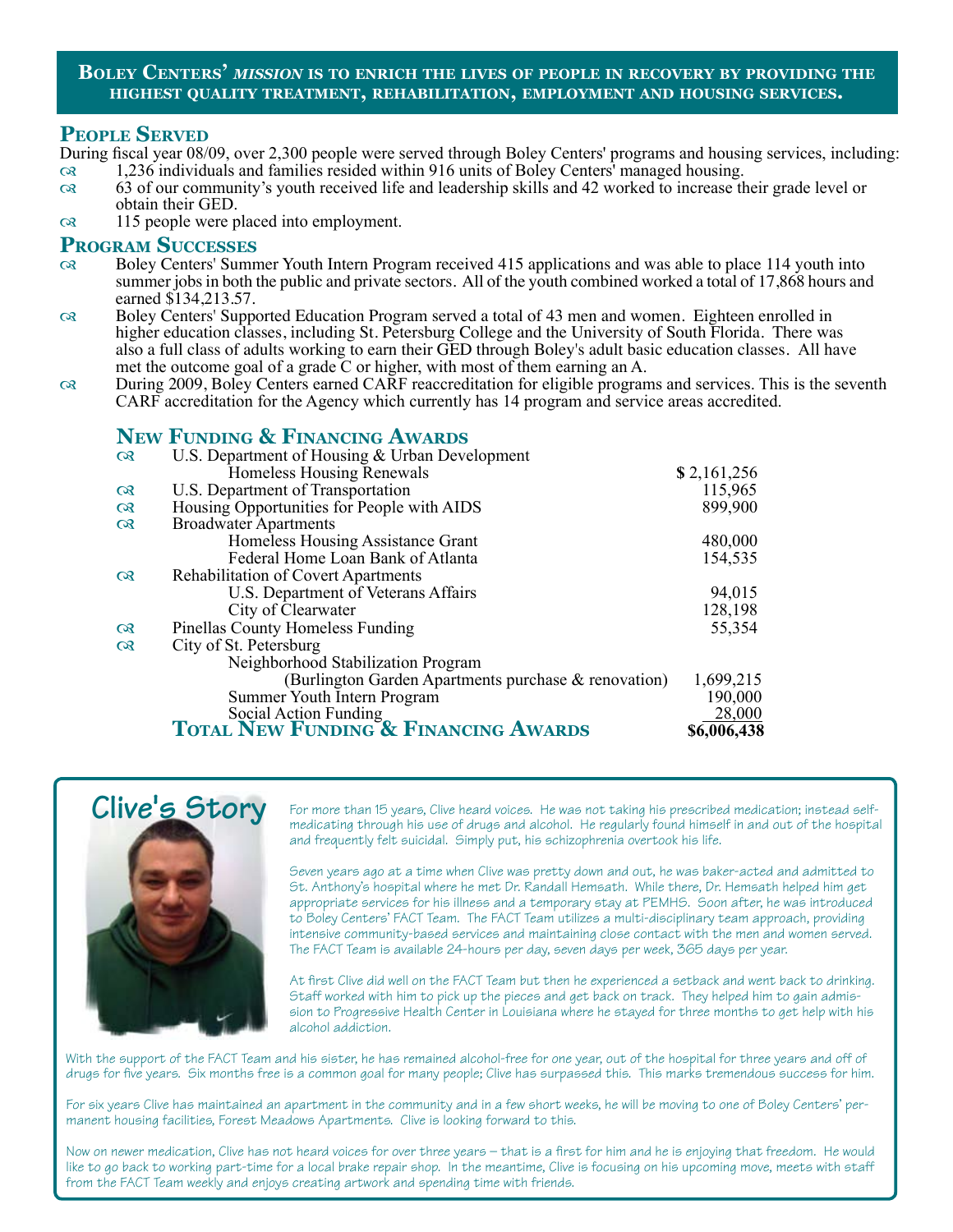# **Boley Centers'** *vision* **is to set the standard as an innovative leader for the services we provide.**

# **COMMUNITY BENEFIT & OUTREACH**<br> **Q3** During 2009, Boley Centers' Cultural C

- During 2009, Boley Centers' Cultural Competency Committee implemented a global charitable initiative, Heifer International, whose mission is to work with communities to end hunger and poverty and care for the earth.<br>Despit
- Coordinated the Florida ADA Leadership Network as the State Affiliate of the Disability and Business Technical Assistance Center.
- Boley Centers' Training Department provided Crisis Intervention Training classes for approximately 70 Pinellas County Law Enforcement Officers.
- Rowided advocacy for persons with disabilities by serving on the Florida Housing Coalition Board of Directors,<br>Florida Supportive Housing Coalition Board of Directors, Florida Building Code Commission Accessibility<br>Advisor
- Served as a consultant to the City of St. Petersburg, Hillsborough County and the City of Tampa on the Ameri- cans with Disabilities Act.
- Provided food baskets for four families in need during Thanksgiving and food baskets, toys and holiday gifts for five families in need during Christmas.
- Provided leadership for the Pinellas County Homeless Coalition annual homeless count and had 10 staff members and 24 consumers participate as surveyors.
- Member of Pinellas County Homeless Leadership Network.
- Member of Pinellas County Coalition for the Homeless.
- Member of Pinellas County Low Income Housing Network.
- Member of Caring and Sharing Center for Independent Living.
- $\infty$  Held two agency blood drives.
- Served Thanksgiving dinner to 300 consumers and their family members.
- Held Boley Centers' 27th Annual Jingle Bell Run, attracting over 3,000 participants and Boley Centers' 4th Annual Golf Tournament, attracting 80 golfers.
- Roley Centers' Support Services Team, made up of eight men, donated their time and funds to prepare a meal for 150 people at the Ronald McDonald House in St. Petersburg. From shopping to cleaning up after, they did it all!
- $\infty$  Held two community-based open houses for<br>two of Boley Centers' newest facilities -Morningside Safe Haven and Grove Park Village.
- Boley Centers was named as the first provider of continuing education for Certified Psychiatric Rehabilitation Practitioners in Florida.
- Relax Held 2nd Annual Wellness Fair at the Mary R. Koenig Center, promoting both physical and mental health. The fair included meditation, chair massages, a nutritional lunch and information booths.



Trust<br>
Latus<br>
Marci Marci Marci Marci Marci Marci Marci Marci Marci Marsh<br>
macy Marty Mr. & Mr. & Mr. & Mr. & Mr. & Mr. & Mr. & Mr. & Mr. & Mr. & Mr. & Mr. & Mr. & Mr. & Mr. & Mr. & Mr. & Mr. & Mr. & Mr. & Mr. & Mr. & Mr. Marc Blackwood<br>
Marcia Lee Stroud<br>
Marsia Hoke<br>
Marsha Fetchik<br>
Marsha Fetchik<br>
Marty & Kathryn Juarez<br>
Mr. & Mrs. Hornas Christer<br>
Mr. & Mrs. Hornas Christer<br>
Mr. & Mrs. Horst Teine<br>
Mr. & Mrs. We Davenport<br>
Mr. & Mrs. We Algalana Douglas Andrea Liss Andrea Scott Anne Smith Bed Bugs & Beyond Bob & Jennie Yeager Boley Angels Bouchard Insurance Bruce & Jerri Crawford Canterbury Trust C. Marilyn Latus Celia Hall Celma Louise Mastry Center Pharmacy Charlotte Krizek Chris' Painting Cindy McCormick Coca-Cola Commercial Insurance Managers David & Christine Christenson David Jelaso Dex Imaging Dianne Franz Donald & Judy Turnbaugh Donna Warlick Dorothy Brown Dr. Randolph Hemseth Dyreese Sweeney Ellen Thompson Elliott & Dianne Steele Frank & Dorothy Harff Frank & Joan Geiger Gary & Marcy MacMath Gerald Becker GFWC St. Petersburg Gregory, Sharer & Stuart GTE FCU Charitable Foundation Helen Coiro Helen Thompson Homeywell Hometown Solutions Humana Inspect 2001 James & Joan VanMiddlesworth Jean Scheff Joan Petronella John & Gloria Rogers John T. Hebert, The Mallard Group Johnny Jones Juanita McGarrity Kathryn O'Keeffe Kyle Norberg Larry & Nancy Simmons Lindsey Refrigeration & A/C Lu Anne Frolick Madeleine Sayles Cole Magdalene Lepaki Marc Blackwood Marcia Lee Stroud Marisa Hoke Marsha Fetchik Marty & Kathryn Juarez Mr. & Mrs Alfred Budd Mr. & Mrs. Thomas Christensen Mr. & Mrs. Harold Winner Mr. & Mrs. Horst Teine Mr. & Mrs. Vance Wegner Mr. & Mrs. WF Davenport Mrs. Catherine Naabe Mrs. Katherine North Mutual of America Nancy Recvlohe Nancy Rosevear Noelle Norvell Pasadena United Methodist Church Paula Hays Peter McNamara Rose Parker Rutland Bussey Sally Poynter Sandra Harris Sandra Heins Sheryl Henderson Stanley Capistrant Stephen & Cecelia Lessaro Susan Oliver Synovus Bank Theresa & Marie Sarto Thomas & Kimberly Maldonado W.R. Mickey Carpet Brokers Walker Eggers Wallace, Welch & Willingham, Inc. Wayman Barrett Wedding & Stephenson Architects, Inc. West Coast Fence Corporation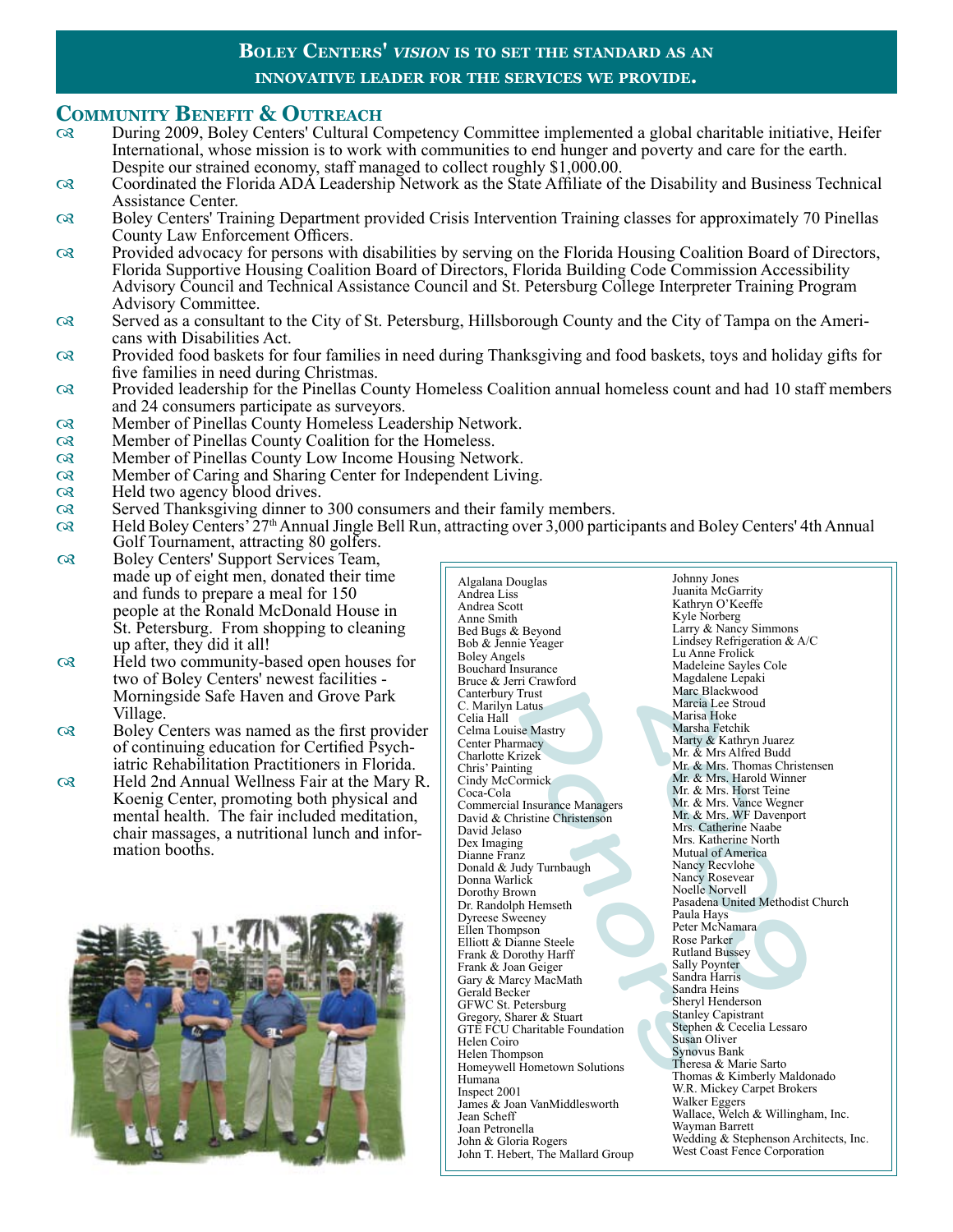# **Boley Centers** *values* **respect, trust and ethics in all our relationships.**

# **FISCAL YEAR 2009**<br> **GREER** Increase in net asset

- Increase in net assets: \$1,402,870
- os Total assets: \$30,736,015
- Total revenues: \$19,885,563
- Administrative expenses as a percent of total expenses: 11.29%

# **FUNDING SOURCES**<br> **SOURCES**

- Agency for Health Care Administration
- Ressie Boley Foundation
- $\infty$  Boley Angels
- Central Florida Behavioral Health Network
- $\alpha$  City of Clearwater<br> $\alpha$  City of St. Petersbu
- City of St. Petersburg
- $\alpha$  City of Tampa
- Rederal Home Loan Bank of Atlanta (through local member, Synovus Bank)
- $\infty$  Florida Department of Children & Families
- **Represent Separtment of Education**<br> **Represent Separtment of Elder Affa**
- Florida Department of Elder Affairs
- Florida Department of Juvenile Justice
- **Example 2** Florida Department of Transportation
- Florida Health Partners, Inc.
- Neighborhood Lending Partners, Inc.
- Q Operation PAR<br>
Q Pinellas County
- Pinellas County Human Services Department
- $\infty$  Pinellas County Coalition for the Homeless
- Pinellas County Department of Justice & Consumer Services
- Pinellas County Schools
- 
- $\infty$  St. Anthony's Health Care<br> $\infty$  St. Petersburg Housing Au St. Petersburg Housing Authority
- Syracuse University
- 
- $\infty$  U.S. Department of Housing & Urban Development
- U.S. Department of Labor
- $\infty$  Westat, Inc.









Kyra Santiago, Agency Employee of the Year Cynthia Oates, Supervisor of the Year Verbenia Wells, Esther Thorpe Team Spirit Award

> Douglas Erdman - 15 Years of Service Patricia Hart - 15 Years of Service Nancy Rosevear - 15 Years of Service Neil Scott - 15 Years of Service Kelvin Stewart - 15 Years of Service Dorothy Fehr - 15 Years of Service Alphonso Cohen - 20 Years of Service Mamie Green - 25 Years of Service Marcy MacMath - 25 Years of Service Brenda Peters - 25 Years of Service

EMPLOYEE RECOGNITIONS **mployee R ecognitions**